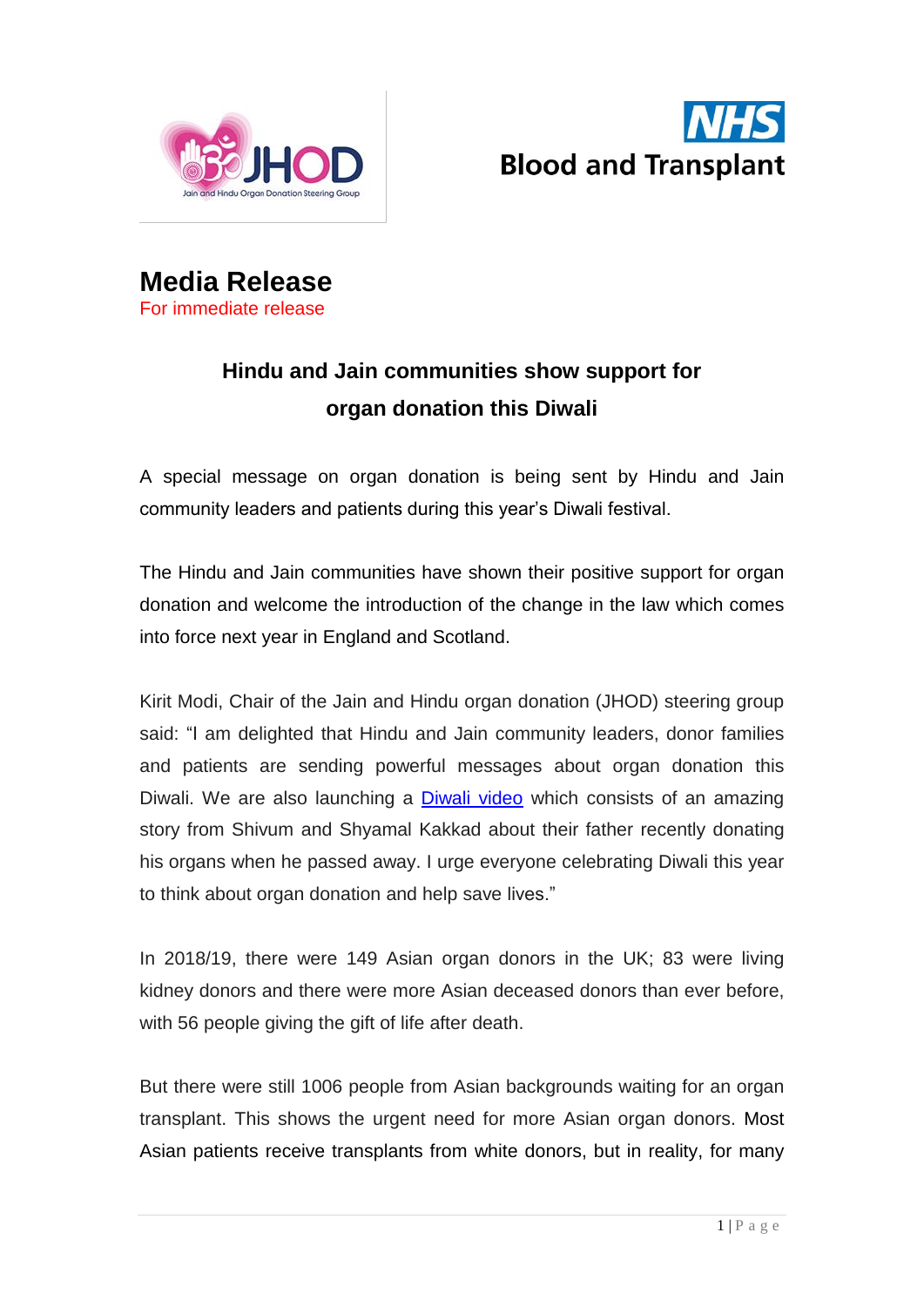



the best blood and tissue match would come from a donor of the same ethnic background, meaning a better outcome for the patient.

Millie Banerjee, Chair of NHS Blood and Transplant said: "Diwali is a time of kindness and reflection where we acknowledge the good deeds done for others. Hindus believe in sewa – selfless service – and what better selfless service than donating your organs after death to someone in need of a transplant? Every day across the UK someone dies waiting for a lifesaving organ transplant and people from BAME backgrounds wait longer than white patients for a kidney transplant, the most transplanted organ. Often the best match comes from a person of the same ethnicity so I would encourage everyone this Diwali to consider organ donation and speak to their families about their decision to be a donor."

While being an organ donor is down to individual choice, it is concerning that the majority of people who have recorded an 'opt out' decision are BAME\*. Given that the best transplant outcome is often from being matched with someone of the same ethnic origin, this could further impact patents in need of organ transplants from their community. Many have voiced concerns over the process itself, or whether their faith or beliefs will be respected, so NHS Blood and Transplant is encouraging people to find out more about the organ donation process and about the position of their faith or belief system on organ donation.

Lord Jitesh Gadhia supports the work done to encourage Hindus and Jains to find out more about organ donation, make a decision and share their decision with their families. He said: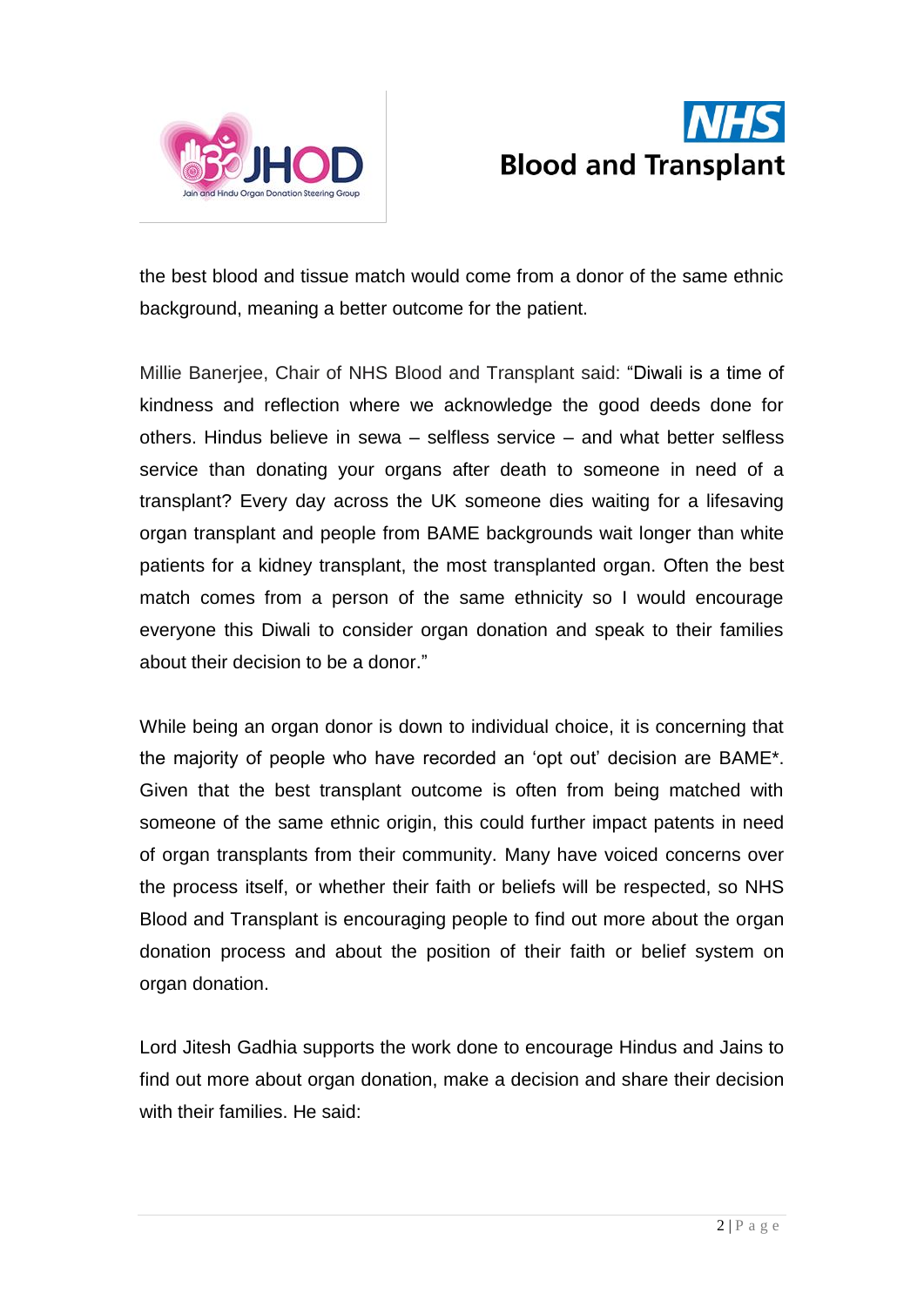



"Diwali is a time to celebrate the victory of good over evil and the rise of a new dawn. This year also marks the 150th birth anniversary of Mahatma Gandhi. His commitment to humanity is encapsulated by two powerful quotes: '*To give pleasure to a single heart by a single act is better than a thousand heads bowing in prayer'* and *'There are two days in the year that we cannot do anything – yesterday and tomorrow.'* So, this Diwali, I would urge everyone to follow Gandhiji's inspirational words and sign up today to organ donation and give the ultimate gift of life."

From spring 2020 in England and Autumn 2020 in Scotland, everyone will be considered as having agreed to donate their own organs when they die unless they record a decision not to donate or are in one of the excluded groups. This system was introduced in Wales in December 2015 and in Jersey in July this year.

Families will still always be involved in organ donation, so it is vital that they know what your choice is. Anyone who has also registered as an organ donor and made it clear that their faith must be considered as part of the organ donation process will have that decision honoured.

In the lead up to the change in law, NHS Blood and Transplant is urging families across England to talk and share their decision. If the time comes, families find the organ donation conversation much easier if they already know what their relative wanted.

Hindu and Jain communities are actively involved in explaining the change in law and have developed [special](https://www.youtube.com/watch?v=XQydA-e2jKc&feature=youtu.be) videos and leaflets aimed at their communities.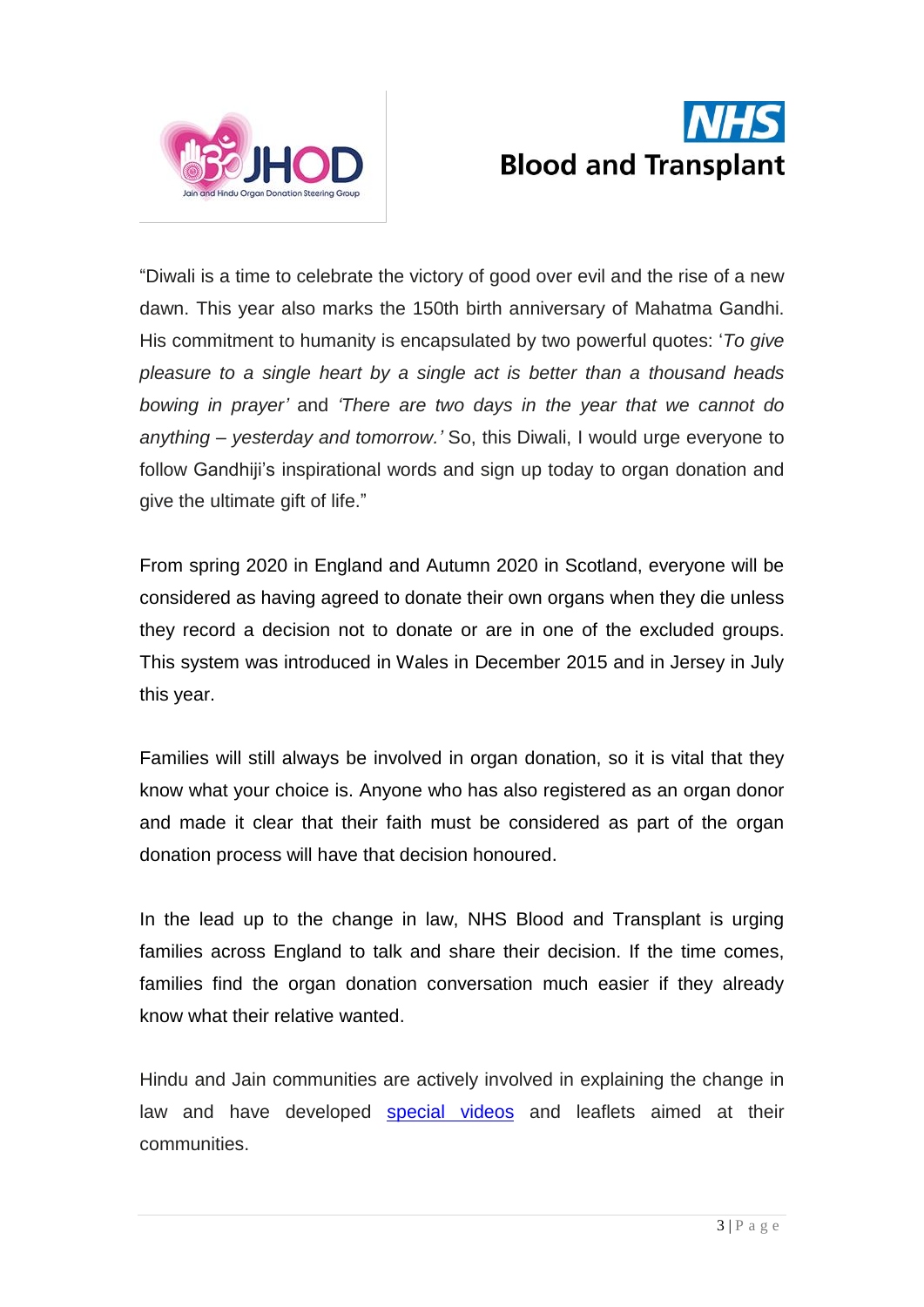



Find out more and register your decision by visiting NHS Organ Donor Register at [www.organdonation.nhs.uk](http://www.organdonation.nhs.uk/) and share your decision with your family.

# **Ends**

- For additional information please contact Pam Pye at NHS Blood and Transplant by calling 0151 268 7205 or emailing [pam.pye@nhsbt.nhs.uk](mailto:pam.pye@nhsbt.nhs.uk) or Kirit Modi at the National BAME Transplant Alliance [kiritmodi1@hotmail.com.](mailto:kiritmodi1@hotmail.com) Alternatively, call the NHSBT press office on 01923 367 600 or email [pressoffice@nhsbt.nhs.uk](mailto:pressoffice@nhsbt.nhs.uk)
- For urgent out of hours enquiries please call: 0117 969 2444

\*In 2018/19 2% of those registering as a donor and providing their ethnicity when doing so, told us they were of an Indian background, compared to 6.9% of those opting out.

# **Notes to editors**

- NHS Blood and Transplant is a joint England and Wales Special Health Authority. We provide the blood donation service for England and the organ donation service for the UK. We also provide donated tissues, stem cells and cord blood. We are an essential part of the NHS, saving and improving lives through public donation.
- It is quick and easy to join the NHS Organ Donor Register. Call 0300 123 23 23 or visit [www.organdonation.nhs.uk](http://www.organdonation.nhs.uk/)
- Families are always involved in organ donation discussions. You can make things easier for your family by telling them you want to donate.
- Every day across the UK someone dies waiting for an organ transplant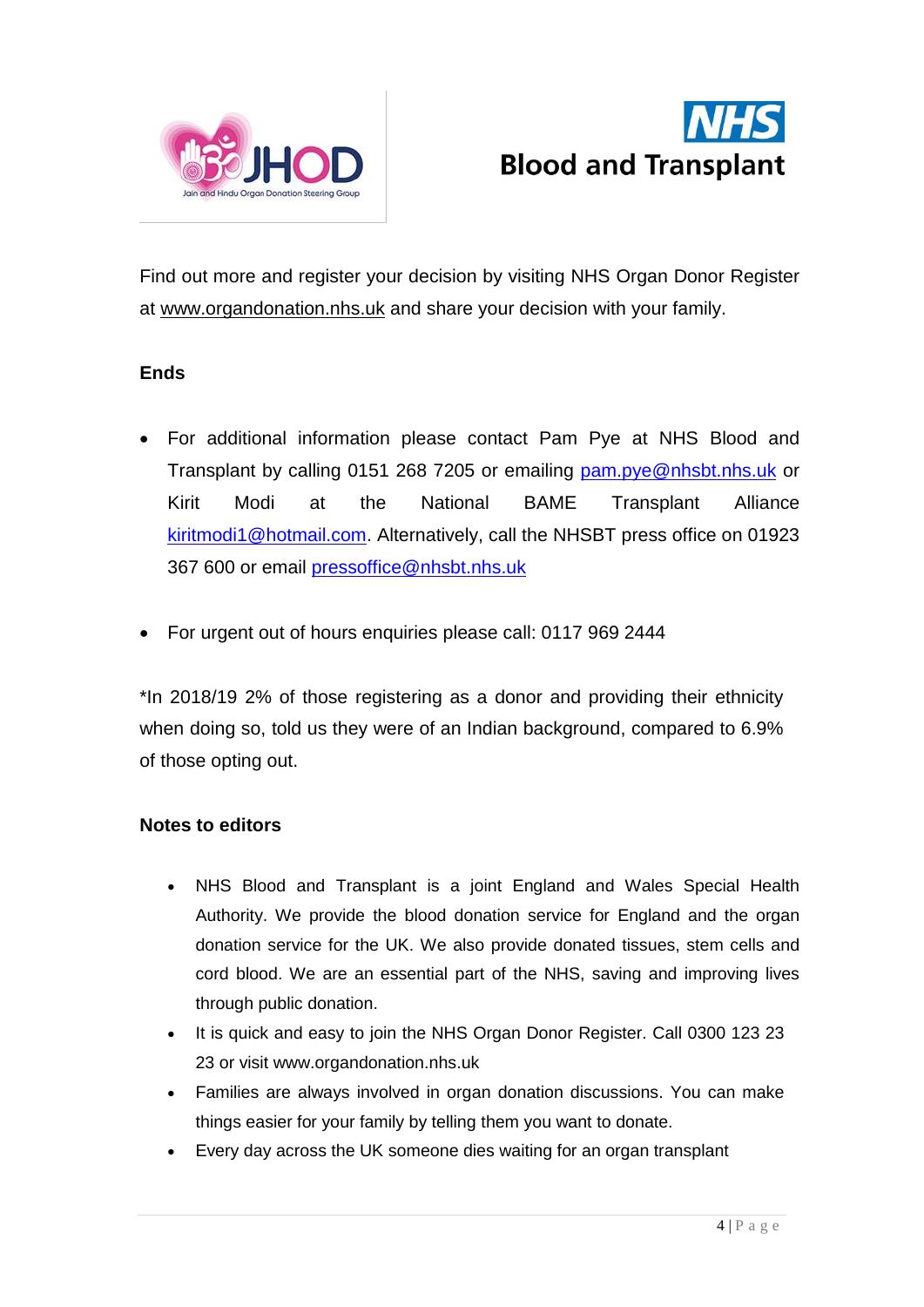



- Anyone can join the NHS Organ Donor Register, age and medical conditions are not necessarily a barrier to donation.
- One donor can save or transform up to nine lives through organ donation and save and transforms even more by donating tissue.

From spring 2020, all adults in England will be considered to have consented to be an organ donor when they die unless they had recorded a decision not to donate or are in one of the excluded groups. Adults covered by the change will still have a choice whether they want to be an organ donor and their families will still be involved before organ donation goes ahead.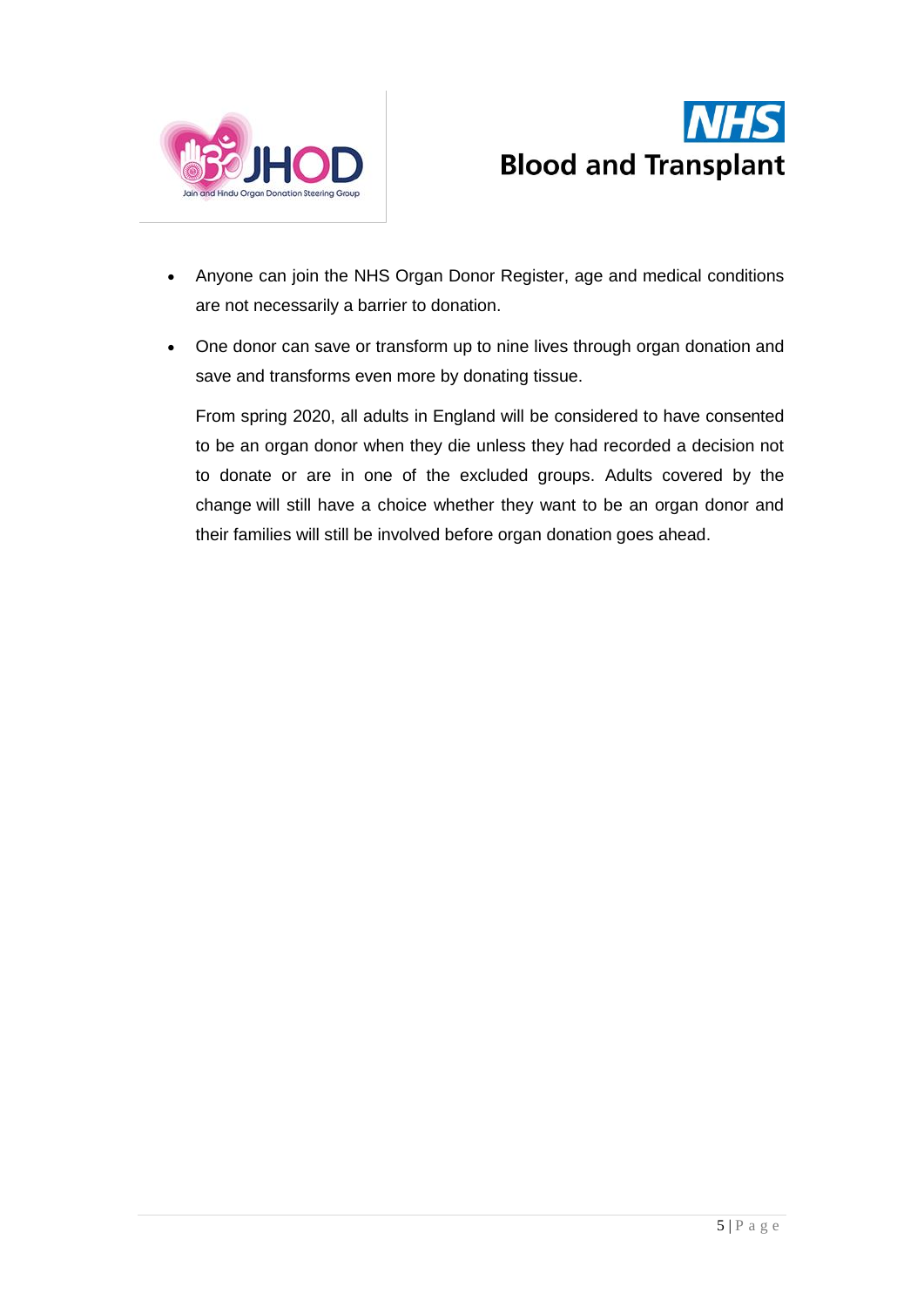



# **Diwali Messages from Community Leaders:**

**Yatin Dawada,** President, *Lohana Community North London (LCNL)* 



*''On this auspicious occasion of Diwali, I wish you and your family a very Happy Diwali and a prosperous Hindu New Year 2076 from the LCNL. Diwali is a festival of new beginnings and the triumph of good over evil, and light over darkness. As we mark the most important festival of the year for Hindus, why not consider organ donation to brighten up someone's life.''*

# **Manhar Mehta,** Chairman, *Vanik Council UK*



*''On this auspicious occasion of Diwali, my appeal to the Jain Community is to "give a gift and pledge for organ donation after death to save someone's life."*

**Bharat Patel,** Organ Donor Lead, *Jalaram Charitable Trust***,** Leicester



*''With blessings of Pujya Jalaram Bapa, I wish everyone a happy Diwali and prosperous New Year. In the UK there is a desperate need for BAME organs, where they form thirty one percent of the waiting list.*

*Only one percent are registered donors. This is not acceptable. Societies need to respond and you can do something special this Diwali by joining the register. Remember you may need an organ one day.''*

**Prafula Shah,** Living Kidney Donor and Secretary, *Bhakti Mandal UK*



*''Diwali is a time to celebrate and spread light. This Diwali – let's 'light up a life' by registering to become an organ donor. This will bring rays of hope to those waiting for transplants.''*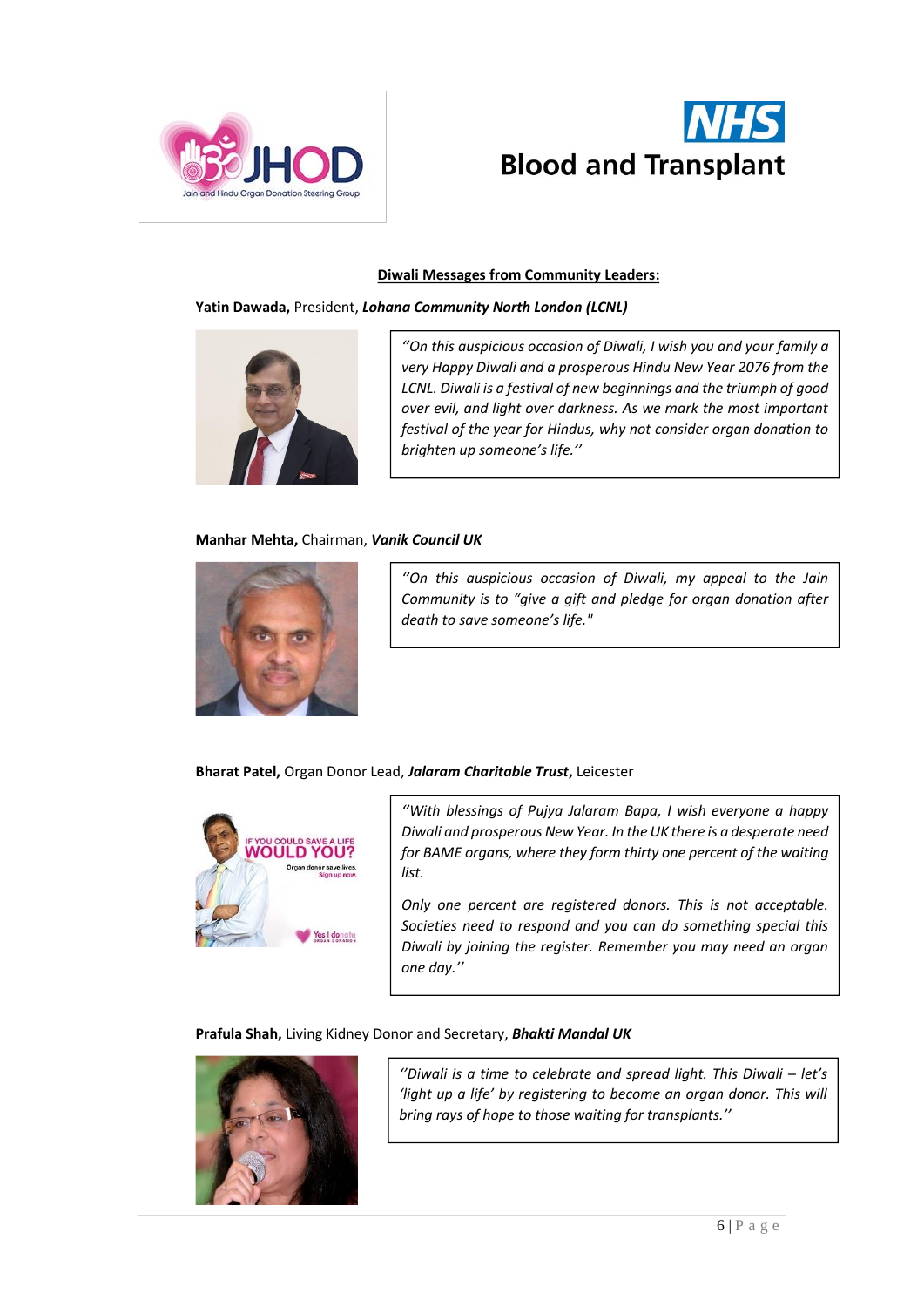



# **Pramod Thakkar,** Chairman and Trustee, *Jalaram Charitable Trust,* Leicester



*''On the auspicious occasion of Diwali & New Year my message is to follow "Pujya Jalaram Bapa's" preaching's of serving fellow human beings by taking part in ang daan (organ donation). Join the NHS Organ Donor Register. Donating an organ is the ultimate gift mankind can give to a fellow human being.''*

# **Narendra Thakrar,** Executive Chairman, *Shri Vallabh Nidhi UK (SVNUK)*



*''Diwali is not only a time to share joy and happiness amongst our friends and family, it is also a time to reflect on how blessed we are and give thought to those less fortunate than ourselves.* 

*We at SVNUK would like to wish you all a Happy Diwali and urge all our community members to lift the taboo and help raise awareness and support for organ donation.* 

*This Diwali, join the NHS Organ Donation Register and give the gift of life to someone who is in need of your help.''*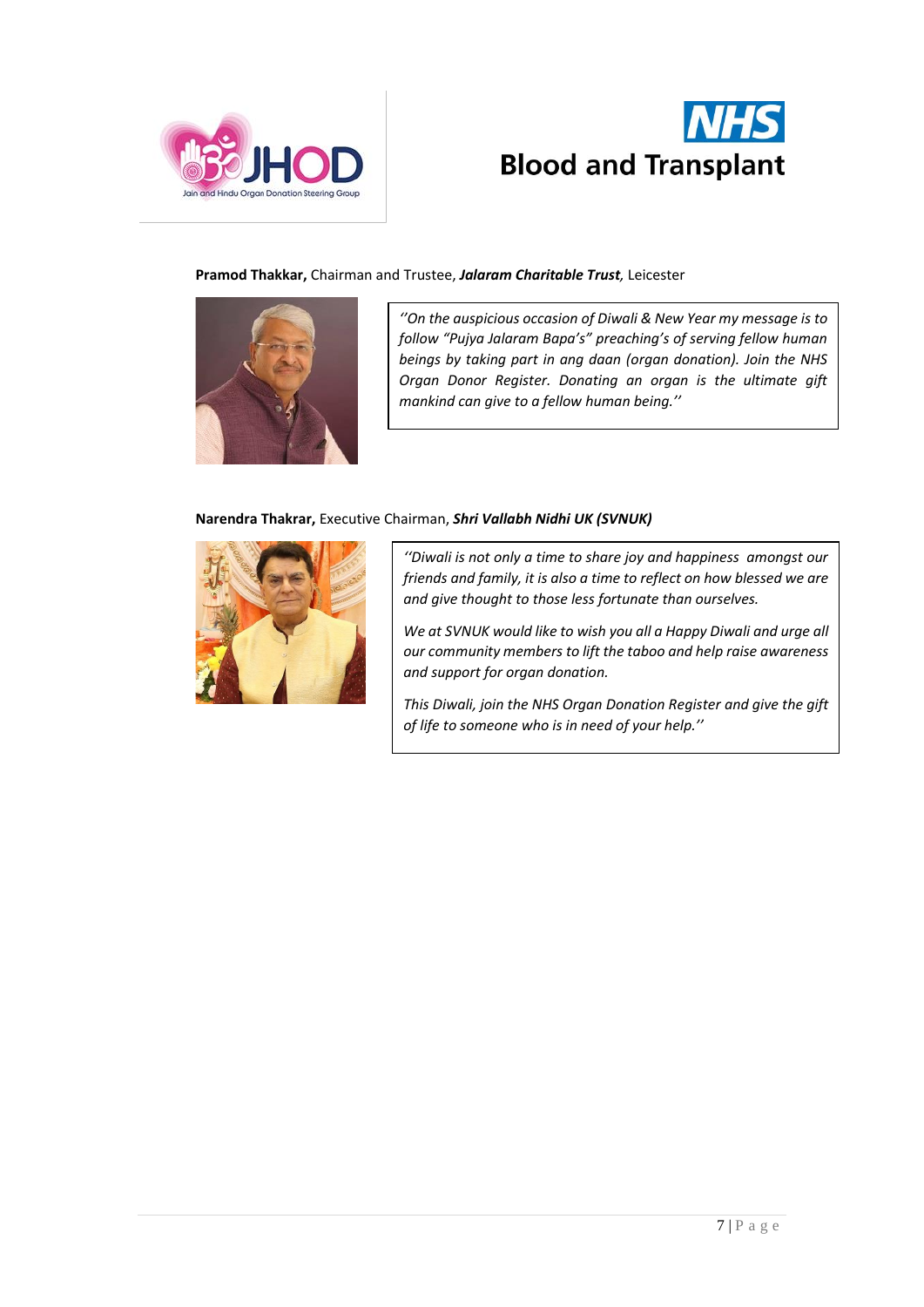



# **Diwali Messages from Religious Leaders:**

**Sadhu Yogvivekdas,** *Head of BAPS Shri Swaminarayan Mandir,* London



*''Diwali is a time of joyous festivities, and as Pramukh Swami Maharaj taught, what better way to find joy than in helping others! Please join the NHS Organ Donation Register.''*

**Nila Madhav Das,** *ISKCON, Bhaktivedanta Manor, Hare Krishna Temple, Watford*



*"The giving of charity is very much instilled within our culture. "Anga daan" (donation of organs) is indeed the one of the highest form of daan one can give. Support the deemed consent campaign!! Hare Krsna.''*

**Mahendrabhai Pandya,** *Chief Priest, Jalaram Mandir, Leicester*



*''During the festive season of Diwali this year we have to learn to serve fellow human beings. By registering on the NHS Organ Donor Register and becoming an organ donor you can give a new lease of life to someone by giving them a second chance in life to live their lives. Blessings from Pujya Jalaram Bapa.''*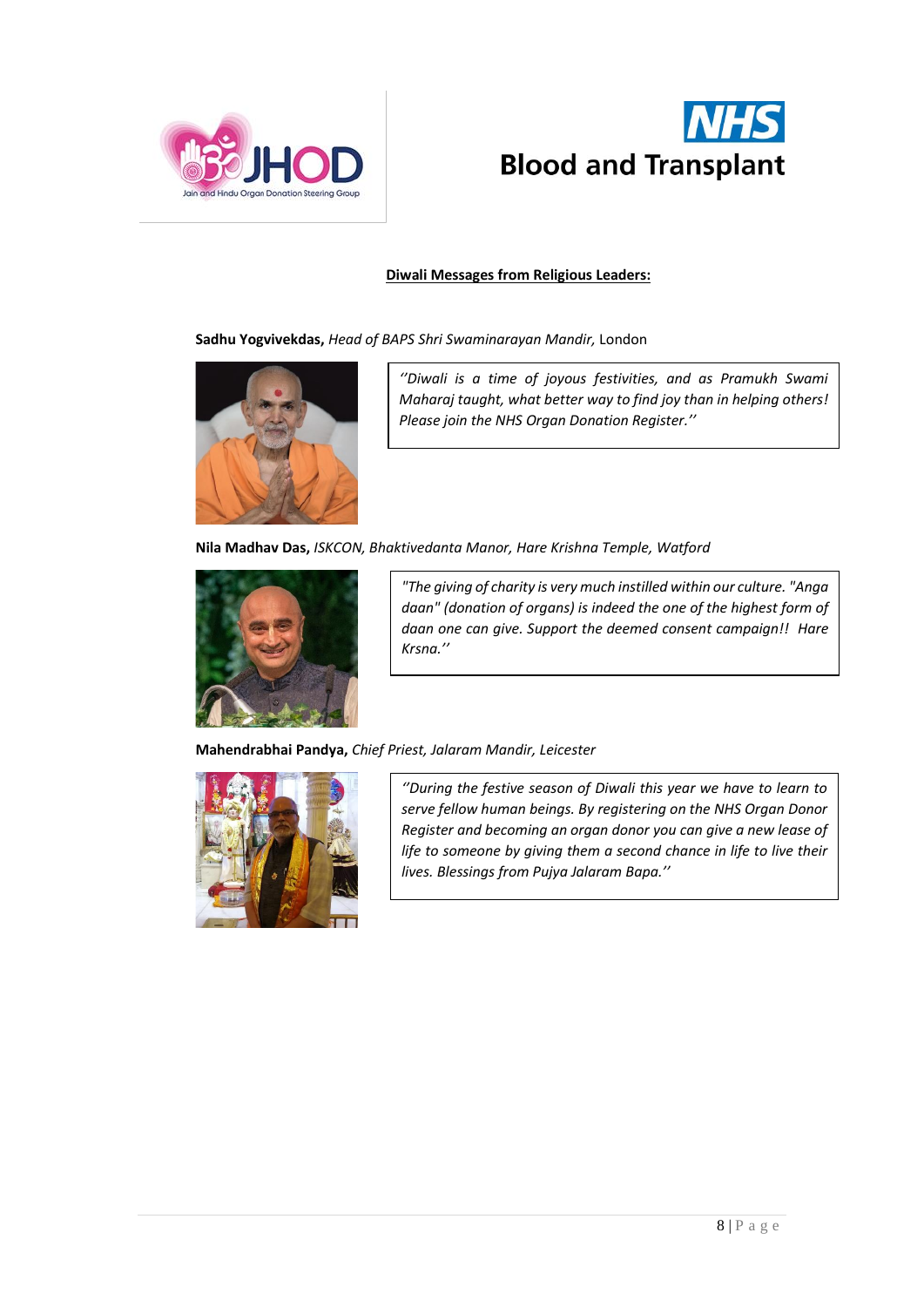



#### **Real Life Stories on Organ Donation:**

#### **Shivum Kakkad,** Son of an Organ Donor

An Inspirational Story of Organ Donation with the Passing Away of a Beloved

*''It was about 6.30 in the morning on a bank holiday earlier this year, where my mother woke up to dad gasping for his life. First thinking he was snoring, then realising he couldn't breathe, she called for me, as I ran in to find my dad taking his last breath.*

*He had been to a concert the night before, singing away with his friends and having a great*  time. He had walked the dog and went to sleep as normal, but that one morning changed all *our lives in an instant. I administered CPR and within minutes the paramedics were there, but it was a long time before they could get his heart going again.* 

*Once at the hospital doctors couldn't tell immediately what had happened. It wasn't a heart attack or a stroke and there wasn't a clear reason. Dad was only 63, healthy, his arteries clear, heart healthy, brain healthy, fit and active. This was a man who never smoked, hadn't drank alcohol in 30 years, was vegetarian and loved sports. Initially doctors wanted to get him on a path to recovery before investigating further, but things went wrong when trying to take him off life support – it seemed that he was unable to support himself.*

*After some days and doctors doing everything they could, what had happened started to become clear. There was a blood clot in dad's heart, and on that morning the clot was in the wrong place at the wrong time and dad suffered a cardiac arrest. When using the defibrillator to start his heart again, the clot broke down and travelled up to his brain when his blood started flowing again – this led to him suffering hundreds of tiny strokes throughout his brain. This left him with no chance to survive.*

*For us as a family, it was the most surreal and difficult time we have ever been through – your lives are turned upside down in an instant. We didn't even have a chance to speak to him. It was heart breaking and it was hard to understand – nothing made sense, there was no reason for this, and we had nothing to blame. But it seems the only thing that did make sense to us was, organ donation.*

*When the doctors sat us down to give us the news that there were no options left, we raised the topic of organ donation ourselves. Some of us in the family are already on the register and so when the time came, we had the conversation amongst ourselves without hesitation. Dad was not on the register and we had not had a conversation as a family before, but it was the person he was, his faith and beliefs that made us feel we had made the right decision.*

*We are Hindu, he would visit the temple every Sunday, go to festivals and volunteer and provide support at community events. In fact, only in February this year Dad went to India to help support a charity in giving free cataracts operations for children. He believed in Seva Daan, he believed in giving and supporting those that needed it. Most of all he believed in just being a good person. Organ donation was his last and most giving act and we could not be prouder of what he has done. Through his donation, a man in his 60s and a woman in her 50s have received kidneys, both of which were waiting for over a year, and it will have dramatically changed their lives. He also donated his corneas, some tissue and blood vessels – all that will go on to help more people.*

*The specialist nurseries were amazing throughout and give you so much support before, during and after. There is no pressure, no stress and everything is up to you as a family. It really is an incredible system that put us at the centre of it and made us feel in control.*

*I really encourage you all to go back and have this conversation with your families, friends and colleagues. Our community needs support in making a change – in helping to save people's lives. No faith, no religion and no community are against it, but in the end it's a personal choice, so have your say, talk to people and make a change.''*

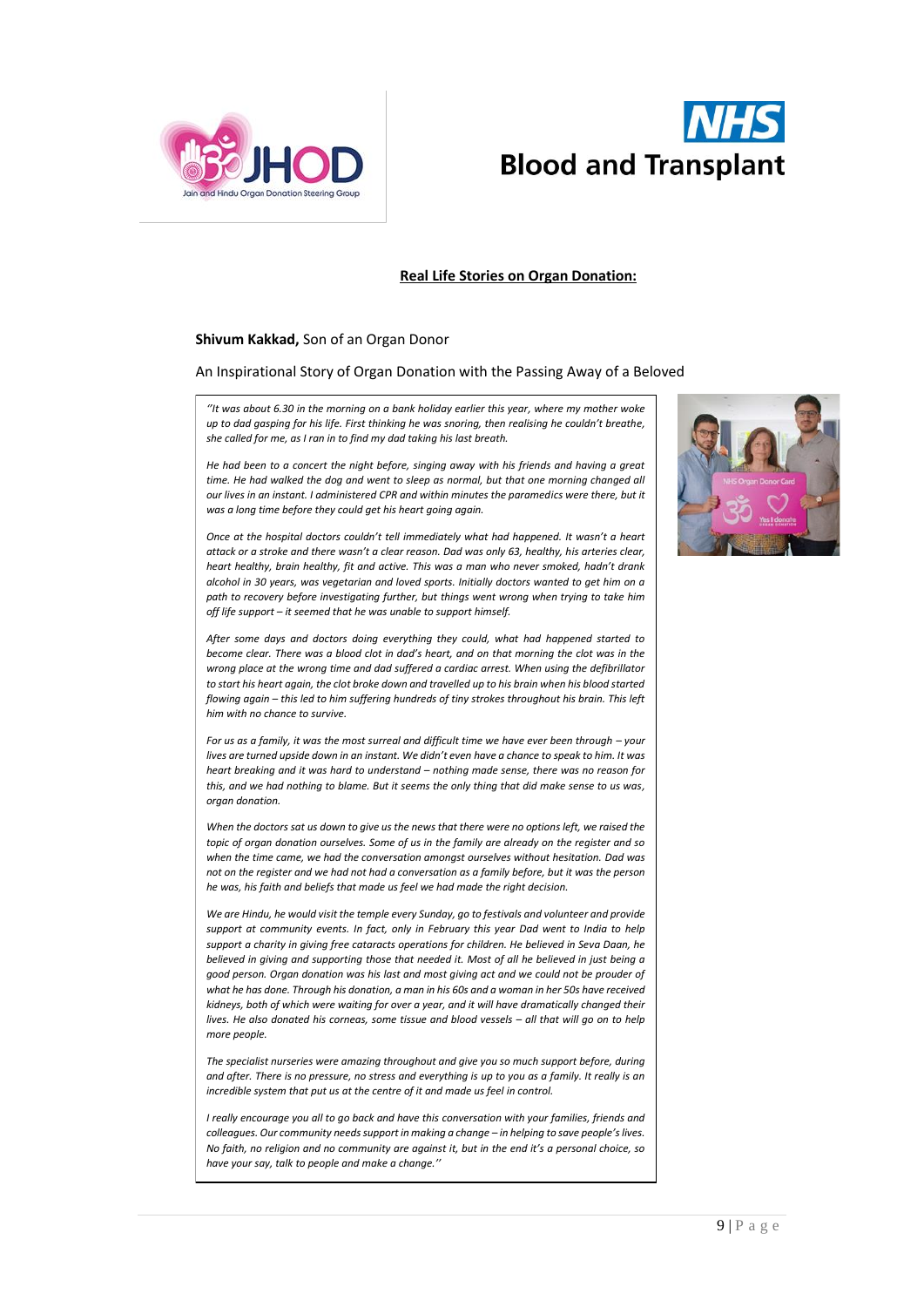



# **Kurran Mehta –** Organ Donor Saving Four Lives

*The mother of 19 year-old Kurran, Pragna Mehta-Patel, fulfilled his wishes by donating his organs following a fatal car accident. He saved multiple lives with the gifts he gave and has inspired many others to sign up to save lives.*

*Kurran was always a giver and signed up for organ donation when he applied for his provisional driving licence. His mum did try to change his mind as she felt he was too young to sign up to donate his organs. However, when the unthinkable happened, out of this unimaginable tragedy, something positive happened as Kurran's gifts helped save four lives.*

*Now, his mum Pragna is helping to raise awareness of organ donation within the Asian community to help others live better lives.* 



# **Aari Patel,** Organ Donor of Seven Organs - Saving the Lives of Two Children

Aari Patel sadly died in 2016 when he was three, following an accident at home. Aari's parents Sina and Jay Patel made the decision to donate his organs which saved the lives of two children – a boy and a girl – who were in dire need of a transplant.

*"If Aari couldn't be helped any further, Sina and I felt strongly that we wanted Aari to help others. We did not want another family to suffer losing their child or loved ones*

*As parents we are proud of Aari, we never tire of talking about him. Too many people say no to donation because they think their faith prevents it.*

*There are myths and misunderstandings. We must talk more about the subject with those we love, family and friends, young and old. If more people in our communities supported organ donation, more lives in our communities would be saved.''* **Thoughts of Jay and Sina Patel, Father and Mother of Aari Patel**

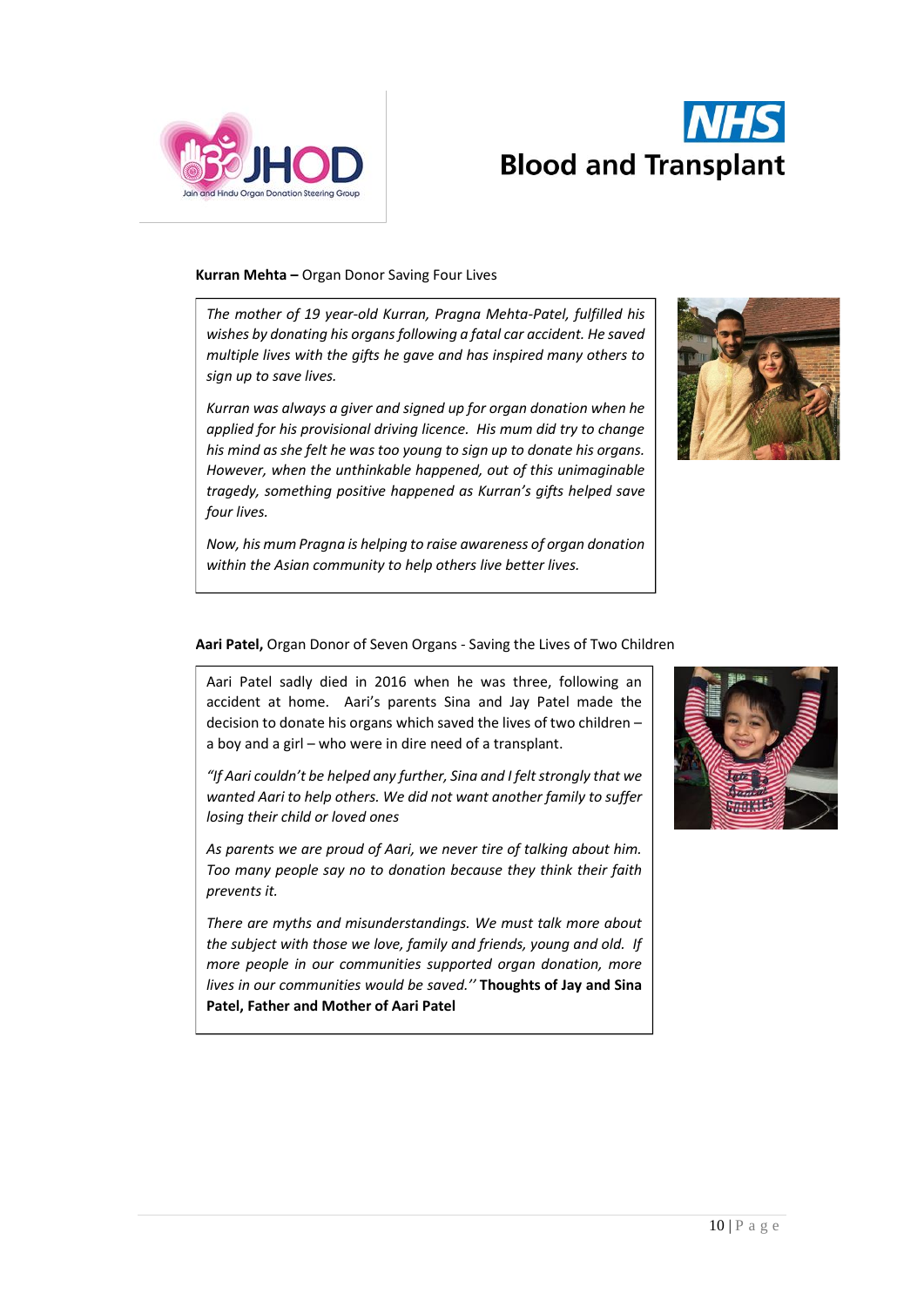



#### **Rohit Shah,** Organ Donor

*Rohit Shah, a father of four young children, died from a fatal heart attack in his early 50s. He had discussed the idea of organ donation with his wife Bharati and his children previously and so they were aware of his wishes.*

*Once it was confirmed that he would not survive the heart attack, his family talked about organ donation with the medical team dealing with his case. Their questions were answered clearly and the process of organ donation was explained to them, including washing and dressing the body and the final funeral rites. His family were fearful but able to make a decision to donate his organs based on clear information given to them at the hospital.*

*His final journey was a traditional Hindu/Jain funeral with full rites and although the family miss him very much, they know his act of kindness has saved lives – his kidneys, lungs and corneas were donated.*

# **Jyoti Jadhav,** Patient with Kidney Failure - Waiting for an Organ Donation

*''I'm on a journey now with kidney failure. Being a kidney patient is an experience I wish I was not going through. Being fatigued, and not being able to function like a normal person is hard. It is daunting and it seems like a long wait for a donor to help me save my life.* 

*However, with the new law in April 2020 'Max and Keira'slaw' will help save lives of people in need of a new organ. I hope this Diwali there is someone out there that would give a gift of life to a person who is in need of an organ donation.This will not only save lives, but to help live life to the fullest. I hope one day my wish can come true and I can do what others can do. I will look forward to going back to work and being strong again. Wishing you all a Happy Diwali and New Year.''*

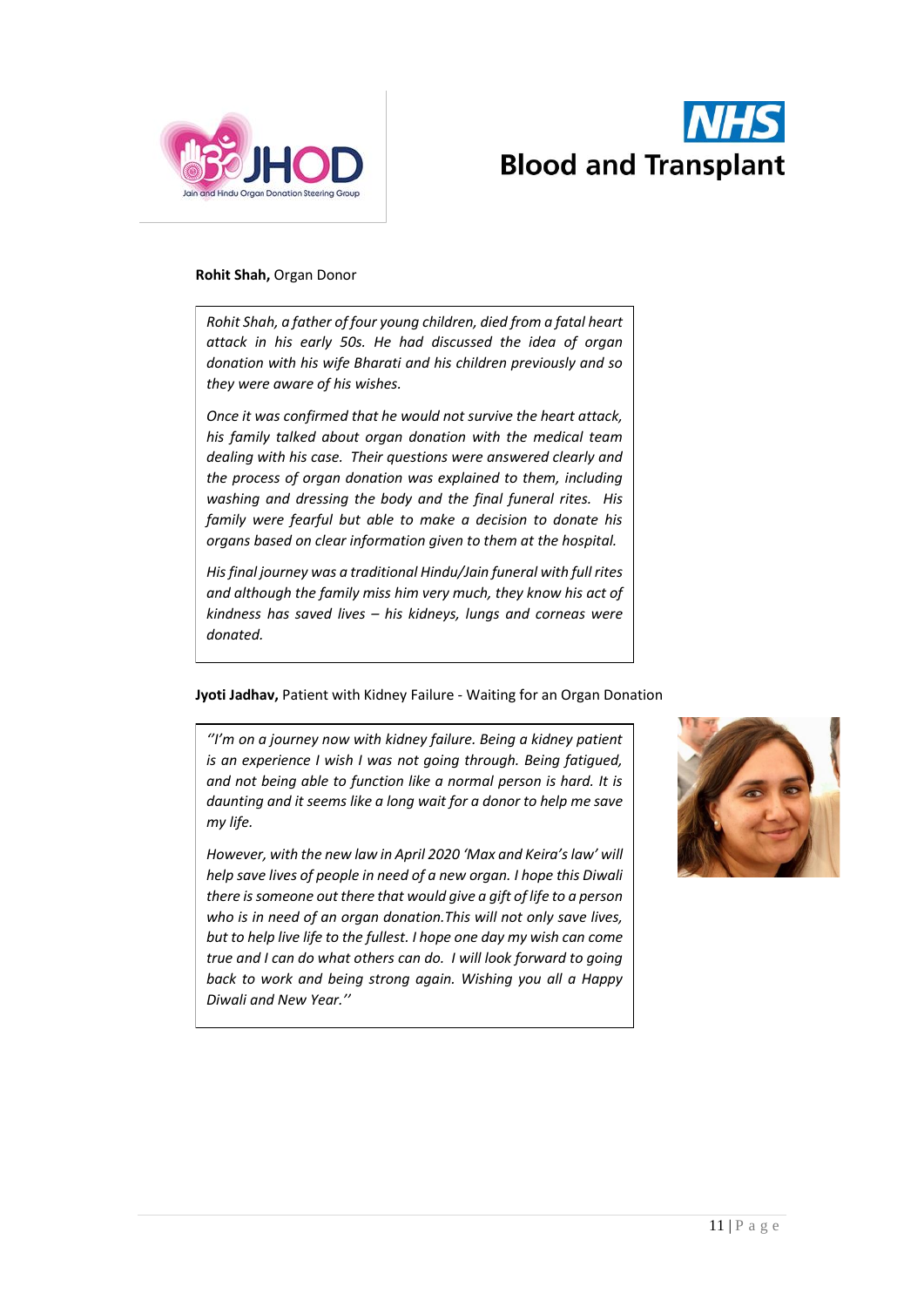



**Rakhi Shah,** Patient with Kidney Failure **–** Waiting for an Organ Donation

*''I have been suffering from Lupus since the age of 29. This has scarred my kidneys. Currently I am at stage 5 kidney failure and have now had to start Dialysis, which means I am tied to a machine few days a week. This has adversely affected my quality of life and I've had to cut down my working hours.* 

*I am on the UK donor waiting list - finding a match has proved challenging. My husband and cousins have come forward to donate but are not a direct match and so we've also joined the UK kidney sharing scheme. I very much hope to find a donor soon.''*



# **Hansa Solanki,** Renal Patient, Leicester – Waiting for an Organ Donation

*''In 2011, I was given shocking news that one of my kidneys was not working and the other kidney had scarring on it. Over the years I kept falling ill with constant severe infections, which left me very poorly and indeed spending long periods in hospitals, requiring constant treatment. Due to this, my kidney function kept going lower and lower, leaving me in a state where I was practically incapable of doing anything. In 2017. I fell ill again, being hospitalised for 3 months, a time during which my kidney function deteriorated so much such, that I had no choice but to start dialysis. This was the end of my life and beginning a new life as a renal patient having to dialyse 3 times a week, 4 hours each time with severe fluid and food restrictions possibly for the rest of my life.* 

*I have now accepted dialysis as a routine and have become mentally strong, managing my life style still being able to go out. Unfortunately for me, I am not on the waiting list as my weight needs to be considerably reduced and I am currently awaiting gastric band surgery and I pray to God that one day I will be able to get a kidney and be able to live my life normally like others.''*